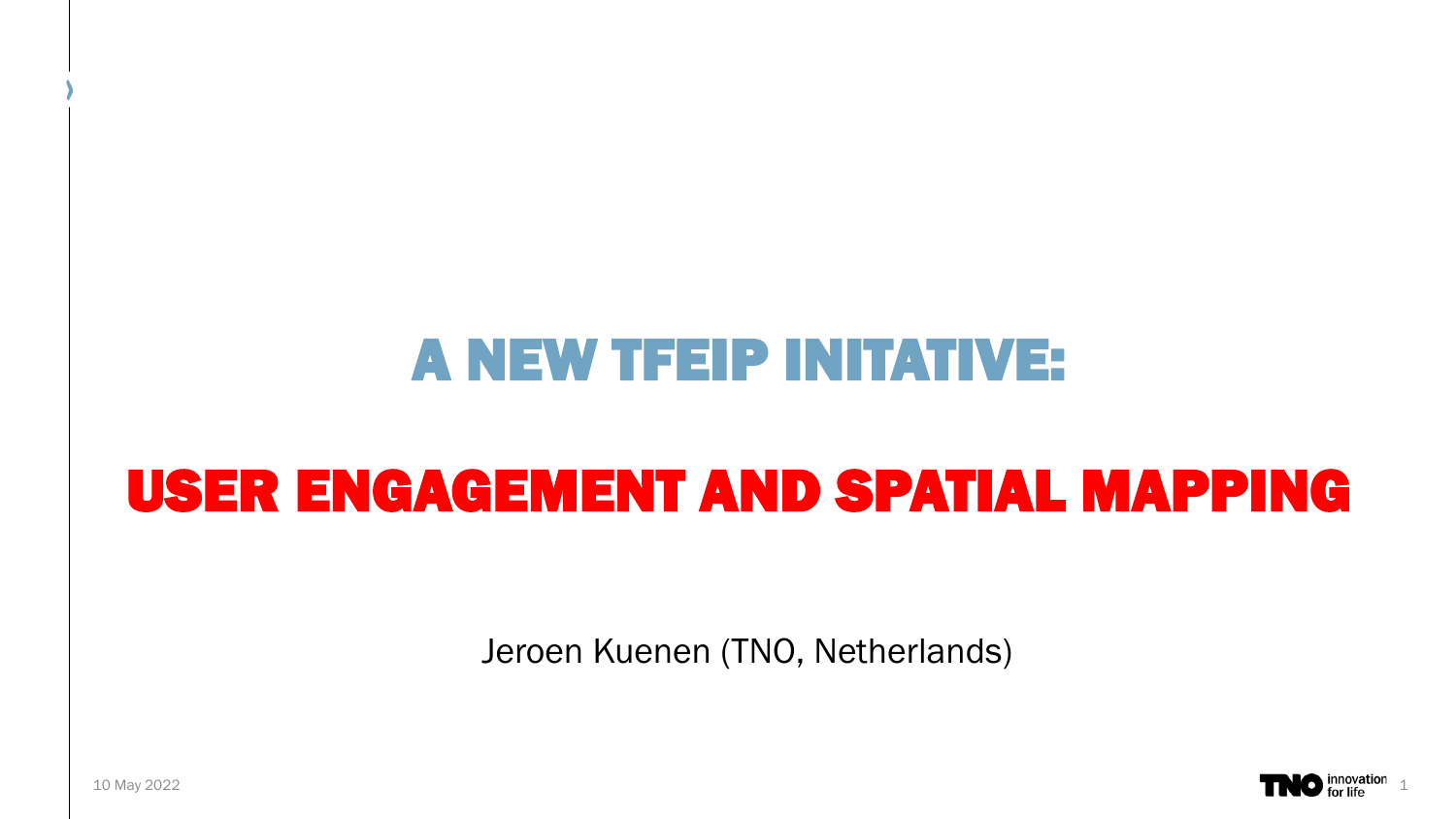### USER ENGAGEMENT AND SPATIAL MAPPING

#### Emission inventory community

- Annual emissions reporting by sector, by country
- Meeting the reporting requirements
- Emission ceilings, emission projections
- Follow the Guidelines
- Users (modellers) need
	- Emissions at hourly level for the entire domain
	- (…and more…)

Ad-hoc solutions used to make emissions fit for modelling



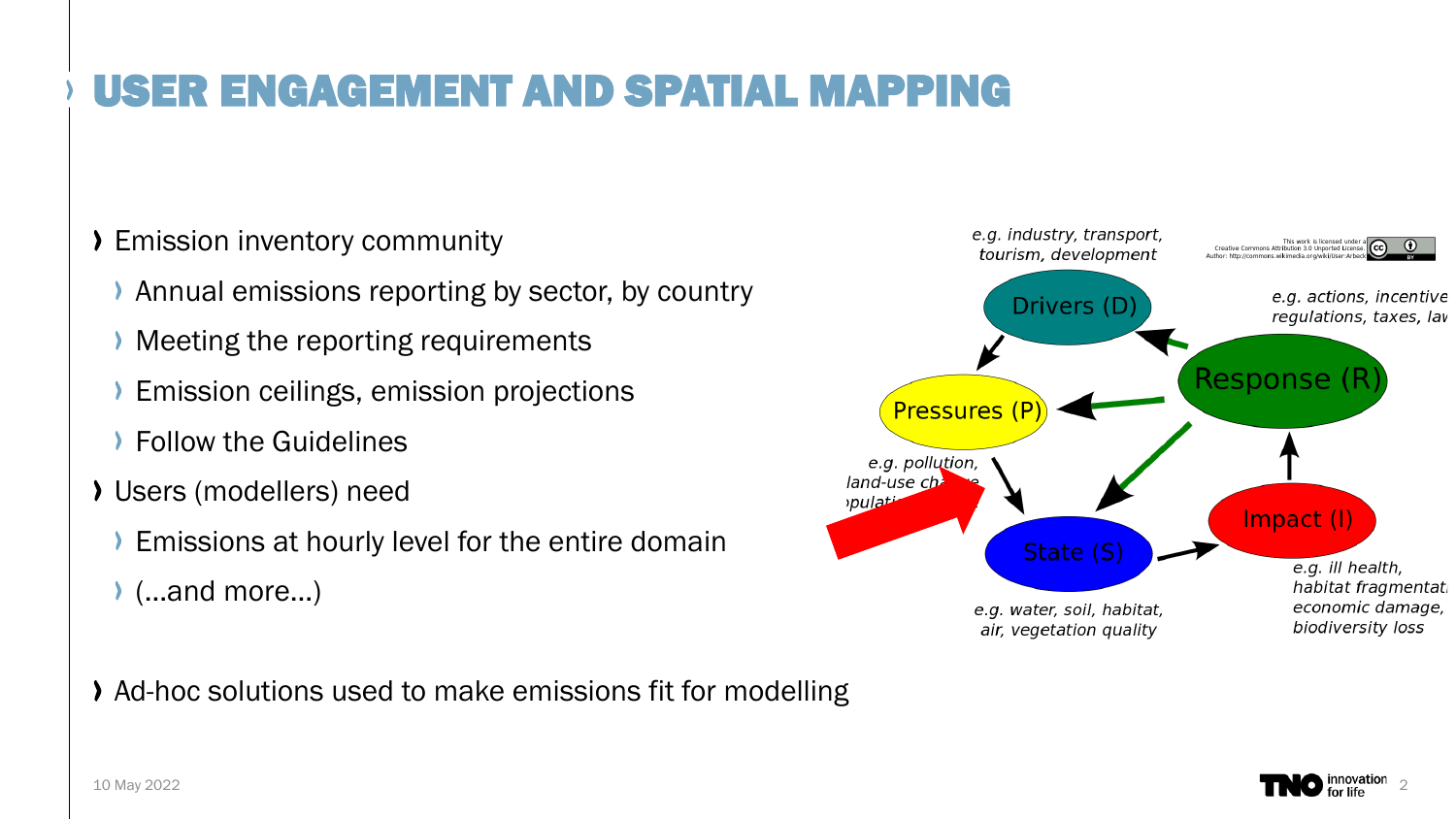#### USER ENGAGEMENT AND SPATIAL MAPPING

- Connecting better to the users has been identified numerous times as an area for improvement in the TFEIP work plan
- For many years inventory compilers and users of emissions (modellers, but also others) have been two different worlds, with limited interaction
- We will not turn that completely around with this group, but we can make a step in the right direction

|                   | NFR sectors to be reported                                                                                    |              |                           | <b>Main Pollutants</b><br>(from 1990) |                    |                 |                   | <b>Particulate Matter</b><br>(from 2000) |            |           |  |
|-------------------|---------------------------------------------------------------------------------------------------------------|--------------|---------------------------|---------------------------------------|--------------------|-----------------|-------------------|------------------------------------------|------------|-----------|--|
|                   |                                                                                                               |              | <b>NOx</b><br>(as $NO2$ ) | <b>NMVOC</b>                          | SOx<br>(as $SO2$ ) | NH <sub>3</sub> | PM <sub>2.5</sub> | $PM_{10}$                                | <b>TSP</b> | BC        |  |
| <b>NFR Code</b>   | Long name                                                                                                     | <b>Notes</b> | kt                        | kt                                    | kt                 | kt              | kt                | kt                                       | kt         | kt        |  |
| 1A1a              | Public electricity and heat production                                                                        |              | 8.49                      | 0.30                                  | 0.83               | 0.33            | 0.79              | 0.95                                     | 1.06       | <b>NR</b> |  |
| 1A1b              | Petroleum refining                                                                                            |              | 1.05                      | IF                                    | 0.49               | 0.08            | 0.04              | 0.05                                     | 0.05       | <b>NR</b> |  |
| 1A1c              | Manufacture of solid fuels and other energy industries                                                        |              | 0.84                      | 0.00                                  | 0.00               | 0.01            | 0.09              | 0.09                                     | 0.09       | <b>NR</b> |  |
| 1A2a              | Stationary combustion in manufacturing industries and<br>construction: Iron and steel                         |              | 3.85                      | 0.15                                  | 4.62               | 0.02            | 0.01              | 0.01                                     | 0.01       | <b>NR</b> |  |
| 1A <sub>2</sub> b | Stationary combustion in manufacturing industries and<br>construction: Non-ferrous metals                     |              | 0.24                      | 0.00                                  | 0.10               | 0.01            | 0.01              | 0.01                                     | 0.01       | <b>NR</b> |  |
| 1A2c              | Stationary combustion in manufacturing industries and<br>construction: Chemicals                              |              | 1.41                      | 0.04                                  | 0.18               | 0.04            | 0.16              | 0.19                                     | 0.21       | <b>NR</b> |  |
| 1A <sub>2</sub> d | Stationary combustion in manufacturing industries and<br>construction: Pulp, Paper and Print                  |              | 4.61                      | 0.27                                  | 0.52               | 0.07            | 0.18              | 0.21                                     | 0.24       | <b>NR</b> |  |
| 1A2e              | Stationary combustion in manufacturing industries and<br>construction: Food processing, beverages and tobacco |              | 0.66                      | 0.01                                  | 0.10               | 0.02            | 0.02              | 0.03                                     | 0.03       | <b>NR</b> |  |
| 1A <sub>2f</sub>  | Stationary combustion in manufacturing industries and<br>construction: Non-metallic minerals                  |              | 5.50                      | 0.17                                  | 0.79               | 0.17            | 0.06              | 0.08                                     | 0.09       | <b>NR</b> |  |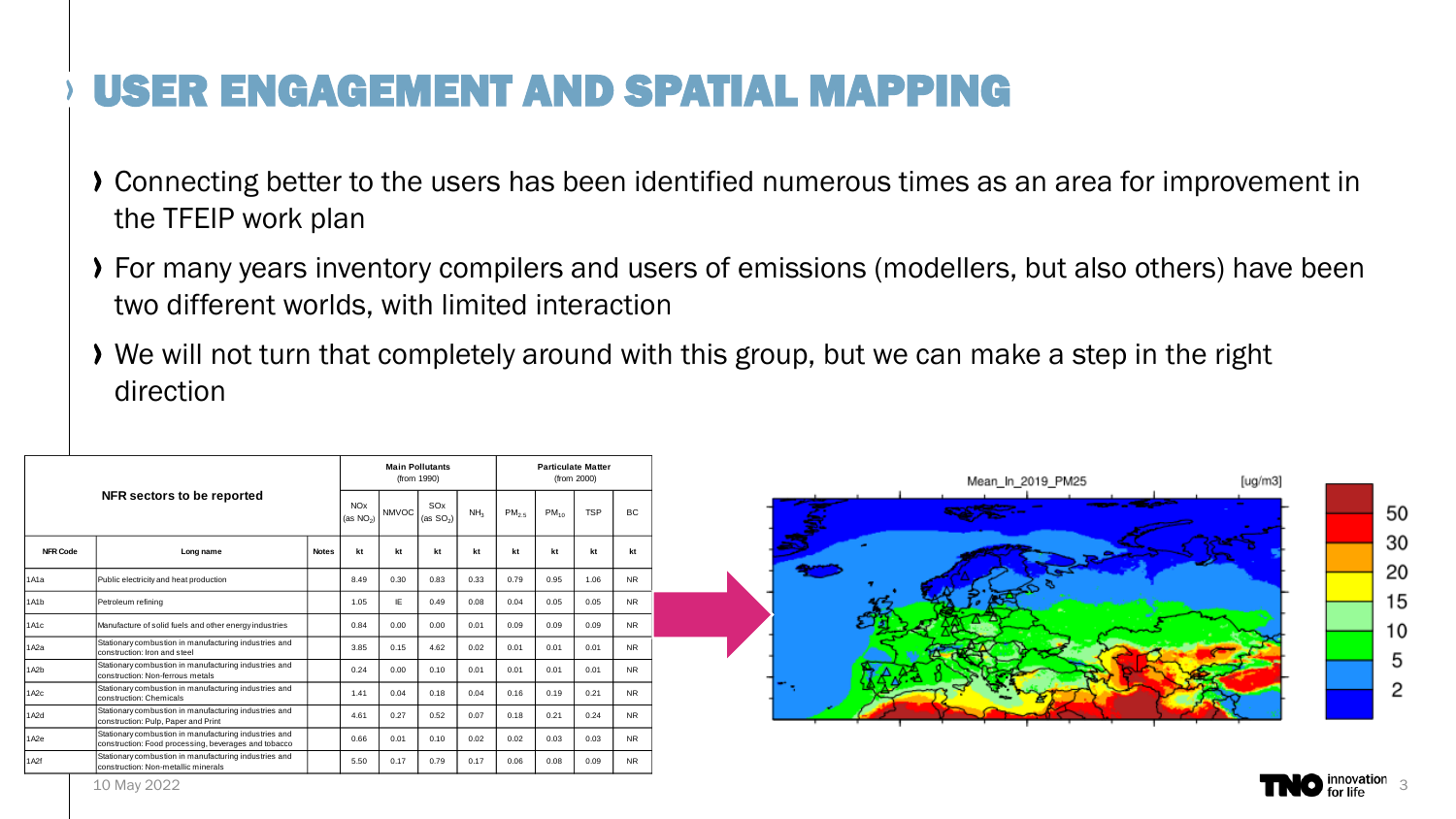Introduce and discuss suggested topics

Initiate cooperation with other groups

**Contribution from FAIRMODE** 

Reach out to you, who would like to contribute to this development?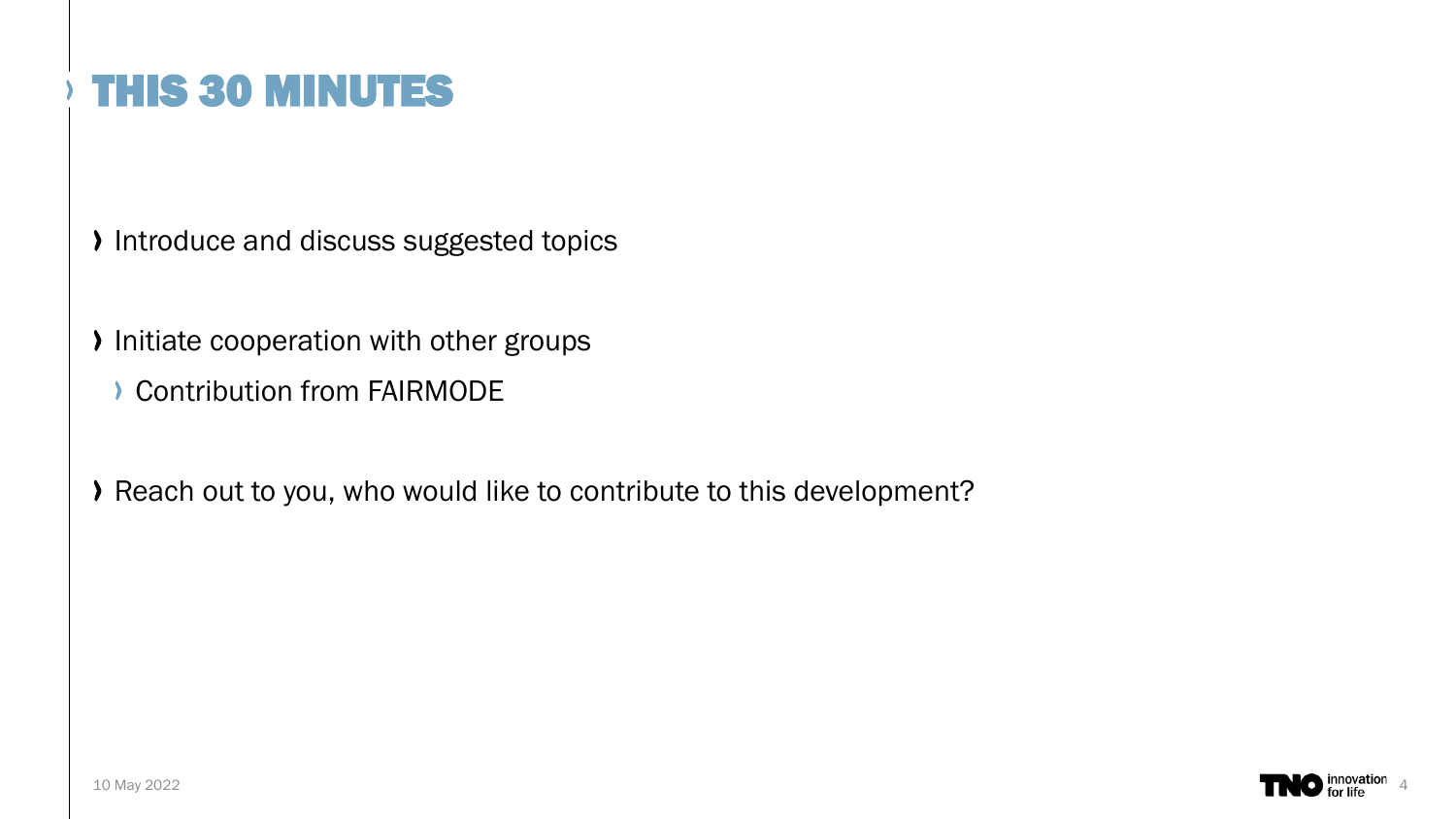

- 1. To improve the guidance for spatial emission distribution, by updating the EMEP/EEA chapter on "Spatial emissions mapping" for the 2023 update of the EMEP/EEA Guidebook
- 2. To create a repository where emission related information is available which is not reported in inventories but needed for users in order to make (optimal) use of the emission inventories

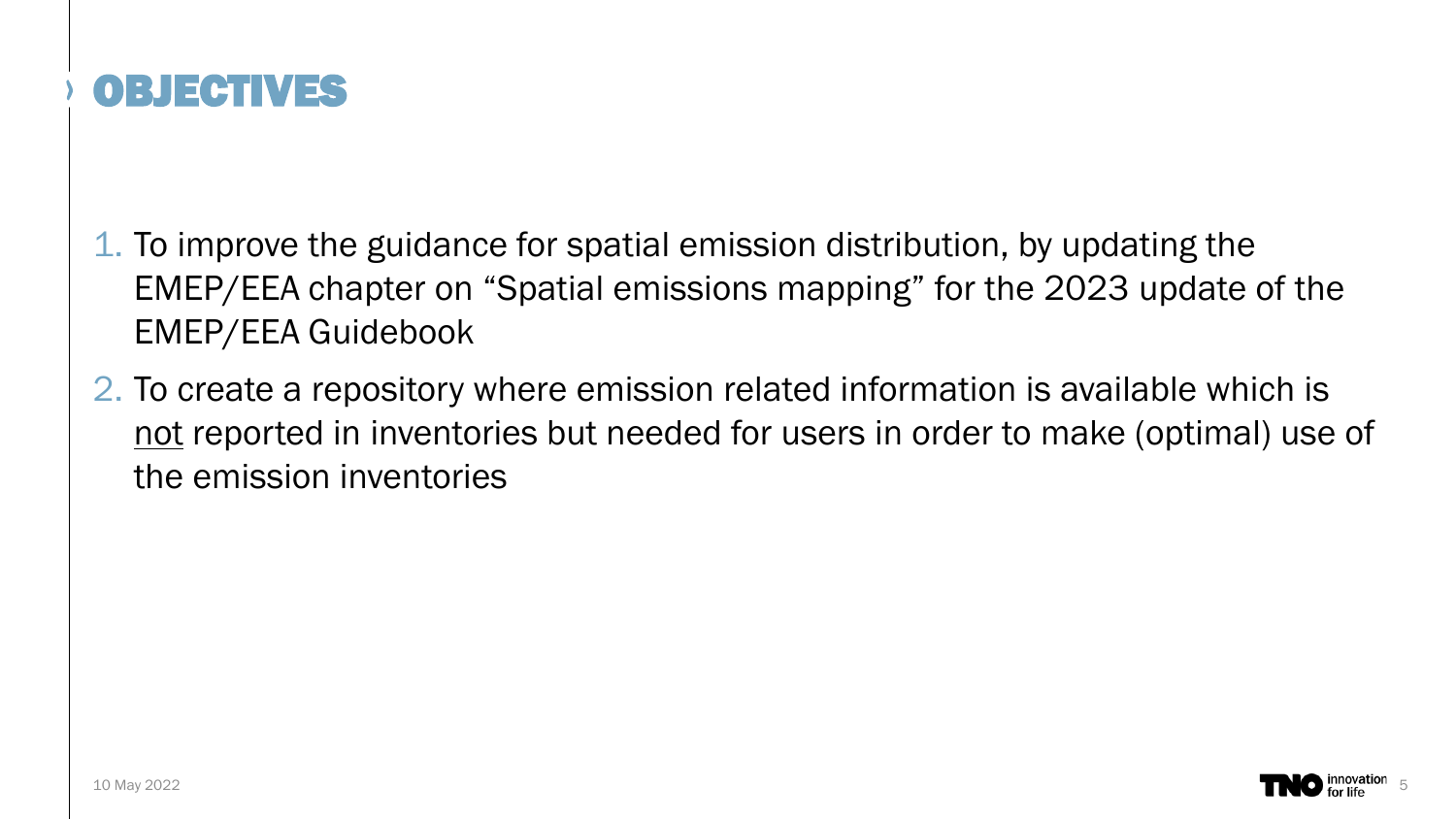### 2021 NECD INV. REVIEW ON GRIDDED & LPS DATA

- Both under LRTAP and NECD, there is a requirement to report gridded emission data every 4 years (next round in 2025)
- > 2021 NECD review recommendations for countries to improve their reporting for **LPS** and gridded emissions
	- ▶ 70 recommendations for LPS, 42 for gridding



Figure 4 Number of recommendations, revised estimates and (unquantified potential) technical corrections per Member State for the review of the gridded data



Recommendations for LPS Priority Recommnedations for LPS

Recommendations for Gridded Data Priority Recommnedations for Gridded Data

Source: [Horizontal NECD review report 2021](https://ec.europa.eu/environment/air/pdf/NECD_Review_2021_HorizontalR_FINAL.pdf)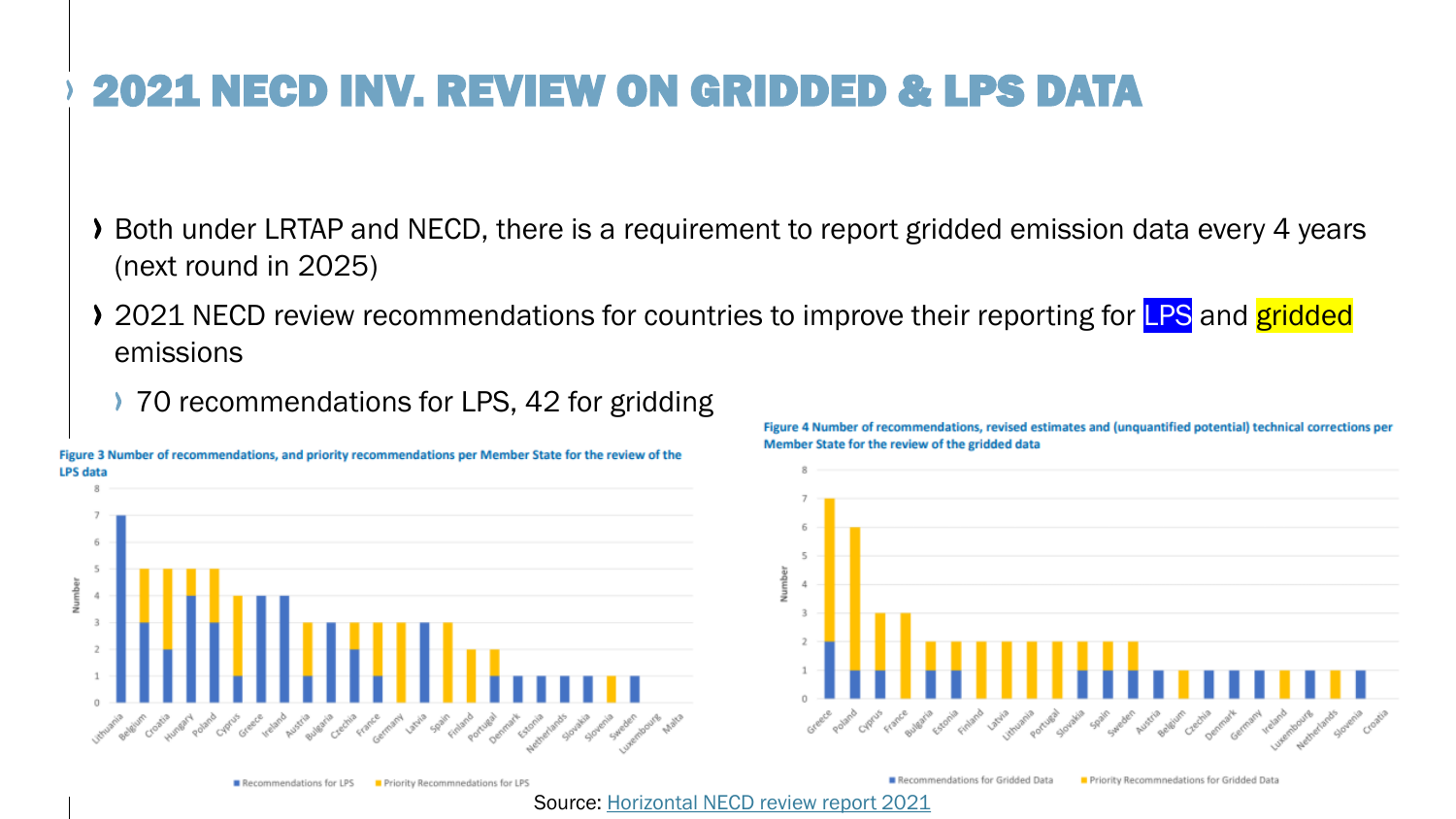Also some issues found in multiple countries, e.g.

- Scope of the emissions to be reported (spatial extent)
- Proxies used (or not used)
- Consistency with national emissions
- Fuel sold vs. fuel used
- Take away some of the lessons learned on how we can improve guidance in the EMEP/EEA Guidebook chapter on "Spatial emissions mapping" to make things more clear
- At the same time, perform a general chapter review
- Update the Guidebook chapter and feed this into the formal 2023 EMEP/EEA Guidebook update process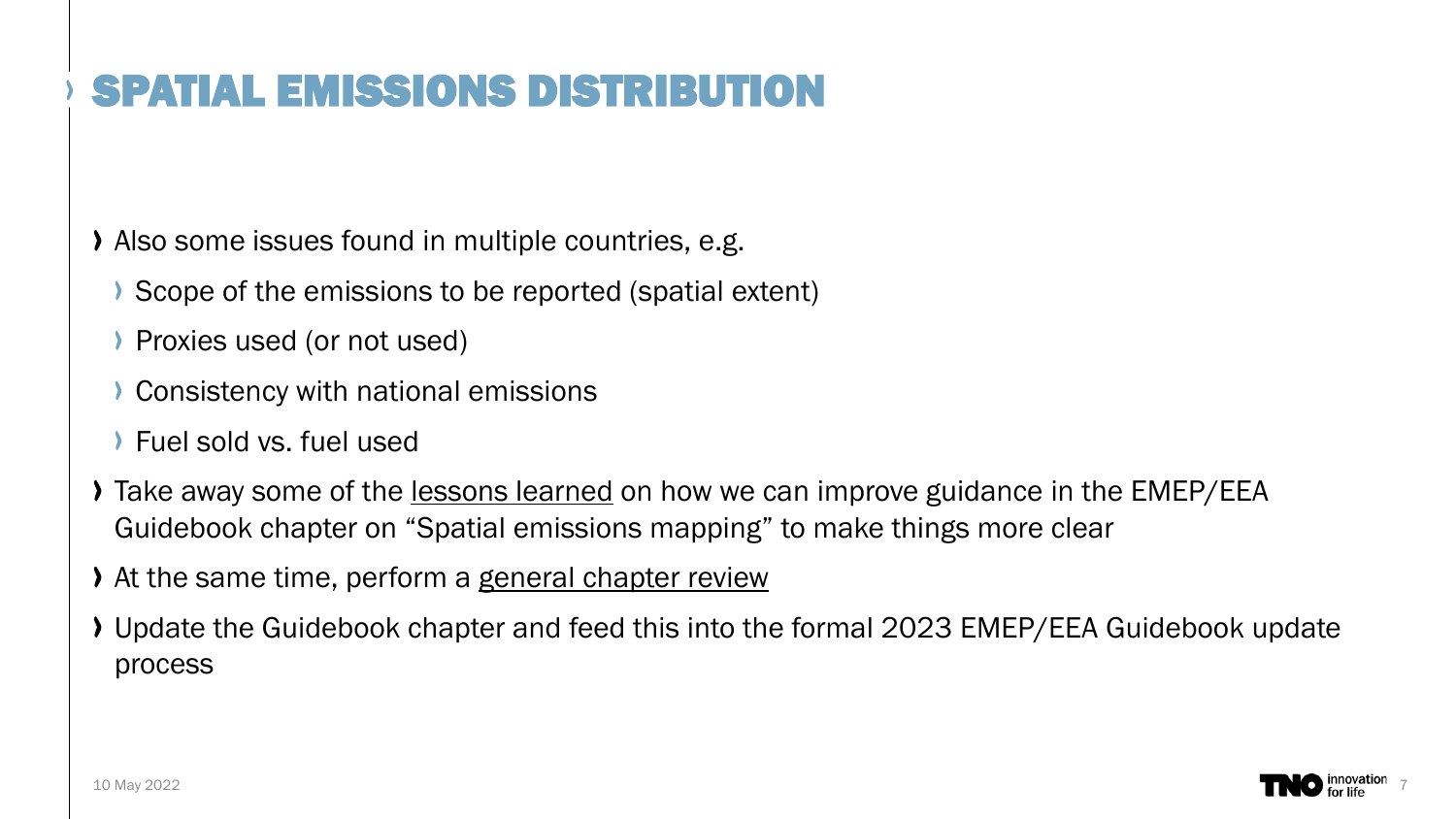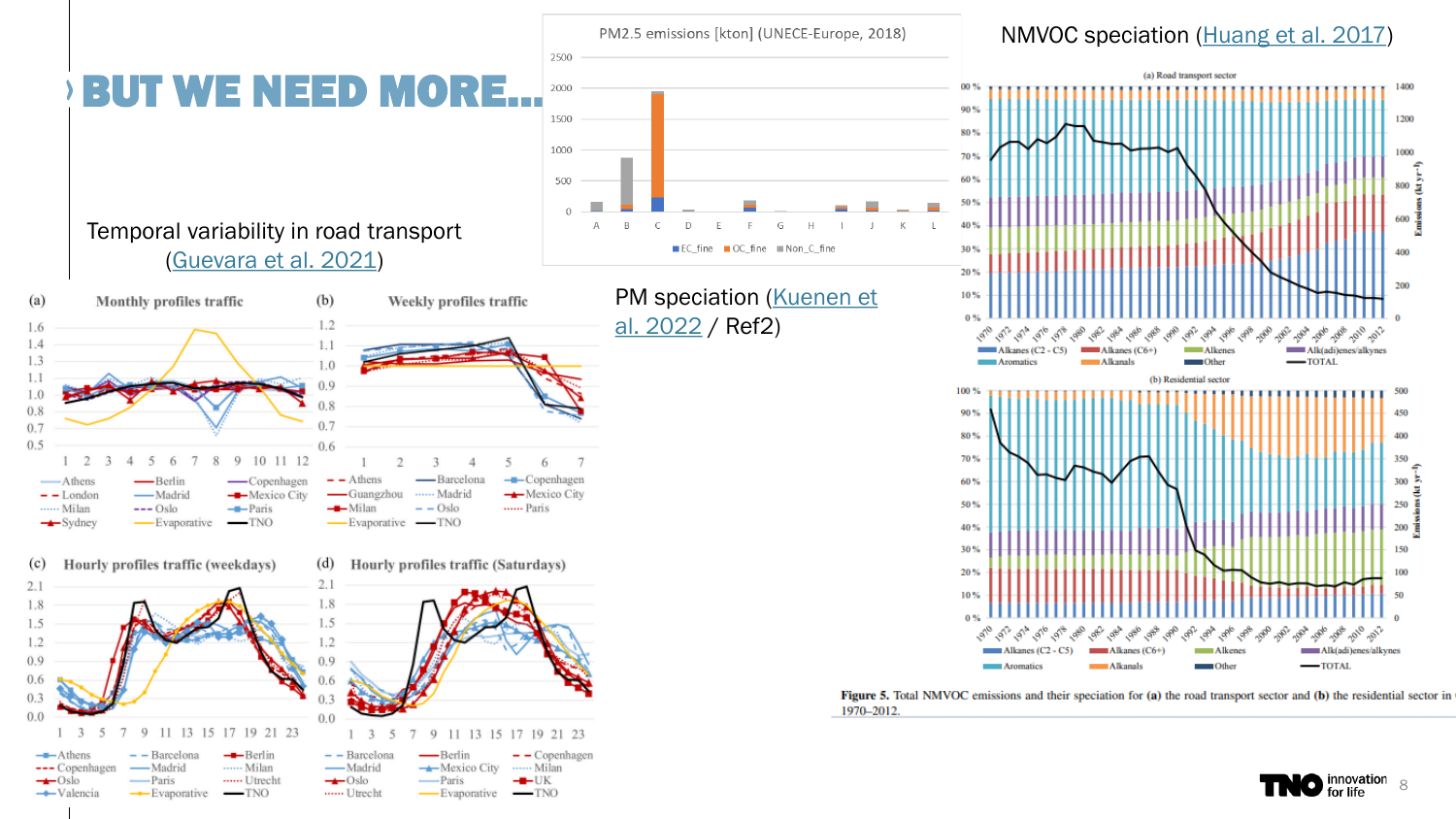- Emission inventories provide annual emissions, per sector, per pollutant, spatially distributed every 4 years
- Modellers need
	- Temporal variability: AQ models from (sub-)national to European scale typically use an hourly resolution
	- Information on how to split lumped pollutants such as NMVOC, PM10, PM2.5 but also NOx and SOx
	- Vertical information: height at which the emission is released, ideally with information to calculate plume rise
	- Partially or non-reported sources, e.g. resuspension, biogenic emissions, soil emissions, emissions from volcanoes, etc. – shipping, aviation
	- And if you ask a modeller… even more than just this
- This information will not come from inventory compilers (either no information or no requirement for reporting) but for some specific elements inventories can provide valuable inputs
- Dialogue between people that prepare and use emission inventories to
	- a) prioritise the most important points
- b) get the best possible information!

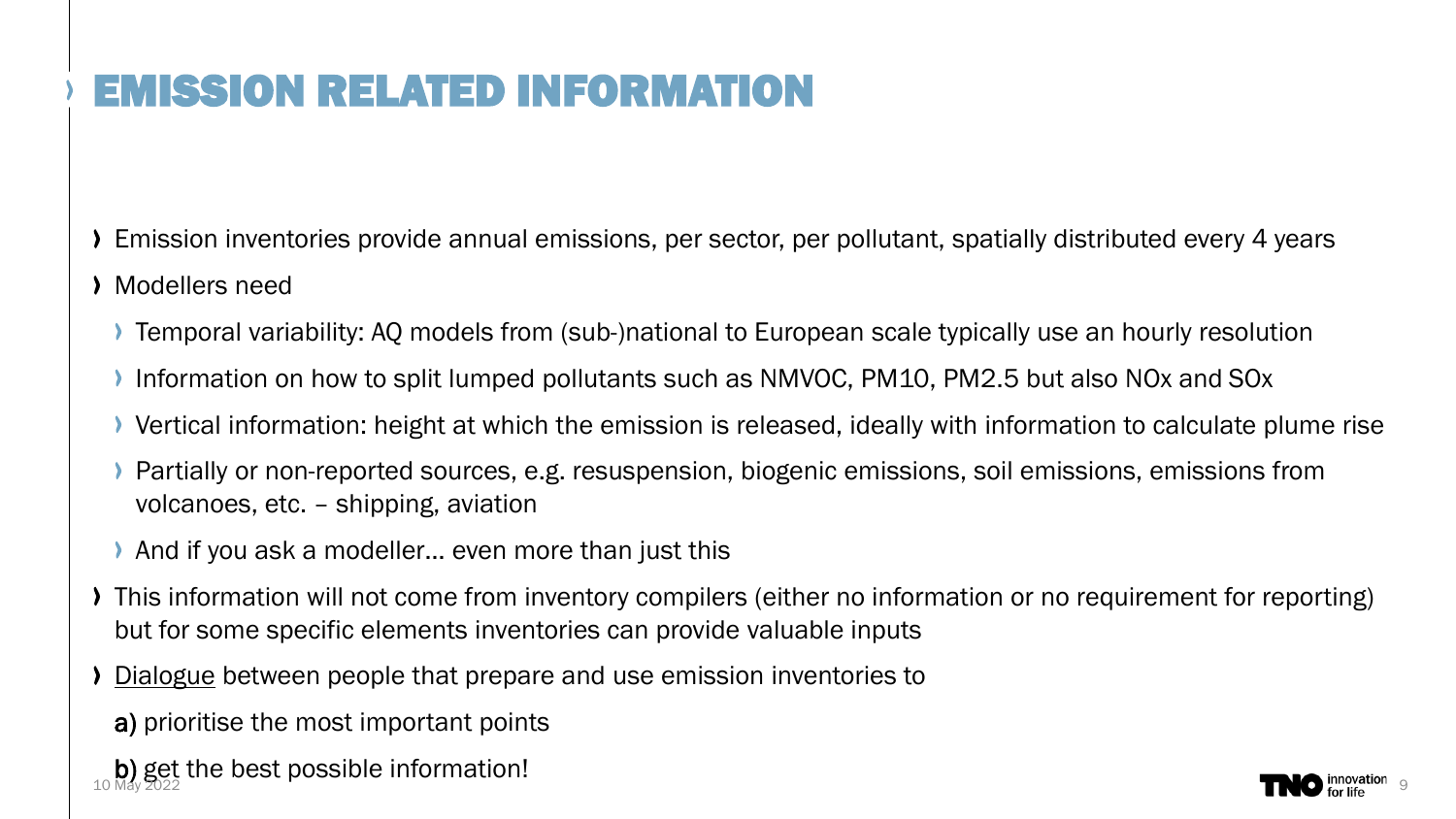

Create an overview document

- Some information presented in the document itself
- Most information accessible through links to other data sources and/or ongoing work
- First version of repository by next year if possible, can later be updated/added upon
- Status as stand-alone document prepared by TFEIP (and other groups), or possibly an additional chapter of / Annex to the EMEP/EEA Guidebook (to be discussed)

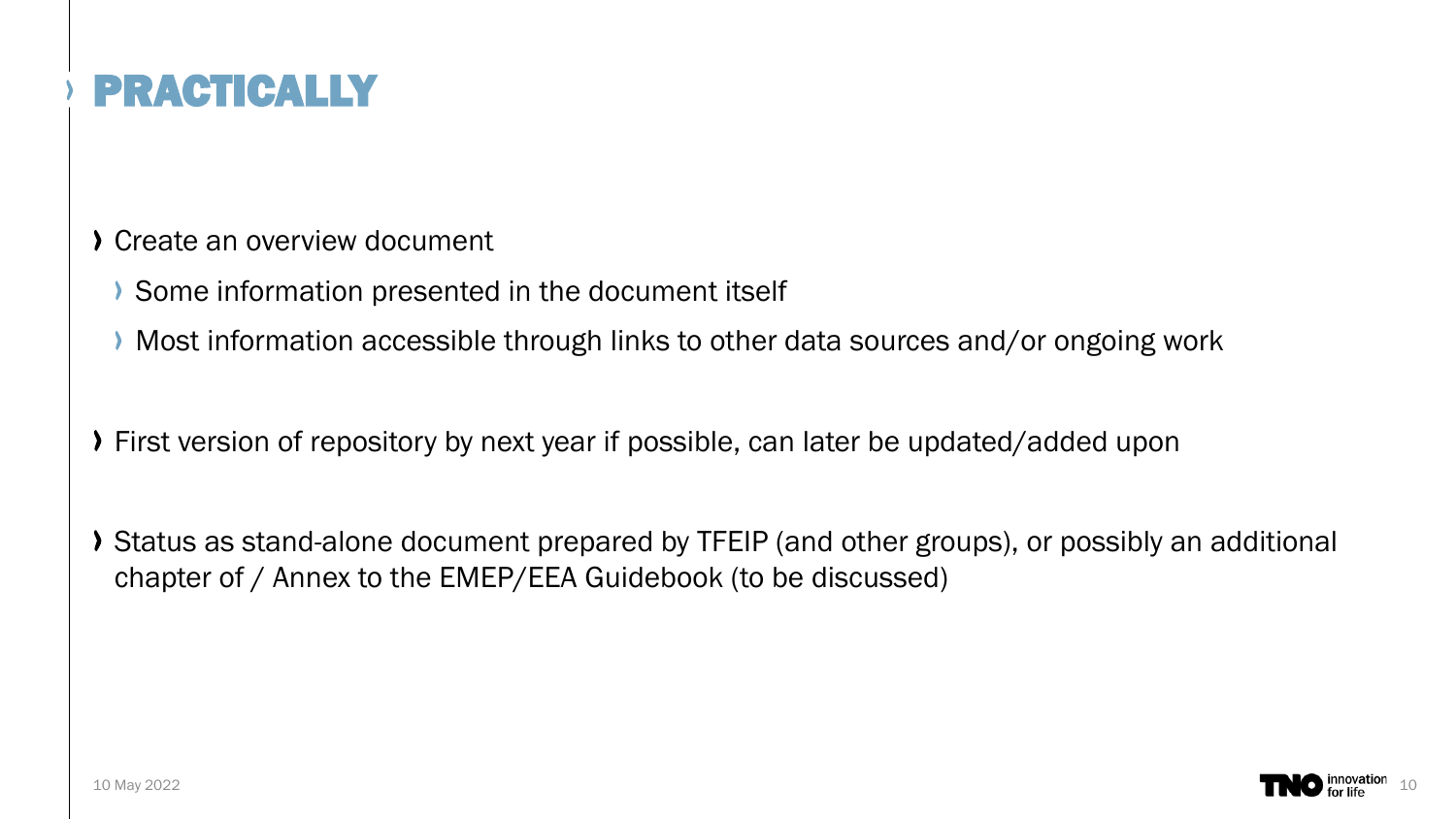Limited (or no) budgets => hence difficult to really achieve things

- Involve more people, from TFEIP but also from other groups (having providers & users together)
- **EXEC** Providue to groups working with emission data
	- TFMM

…

FAIRMODE

Convention on Long-Range Transboundary Air Pollution

emep

Co–operative programme for monitoring<br>and evaluation of the long–range<br>transmissions of air pollutants in Europe

#### **EMEP Task Force on Measurements and Modelling (TFMM)**



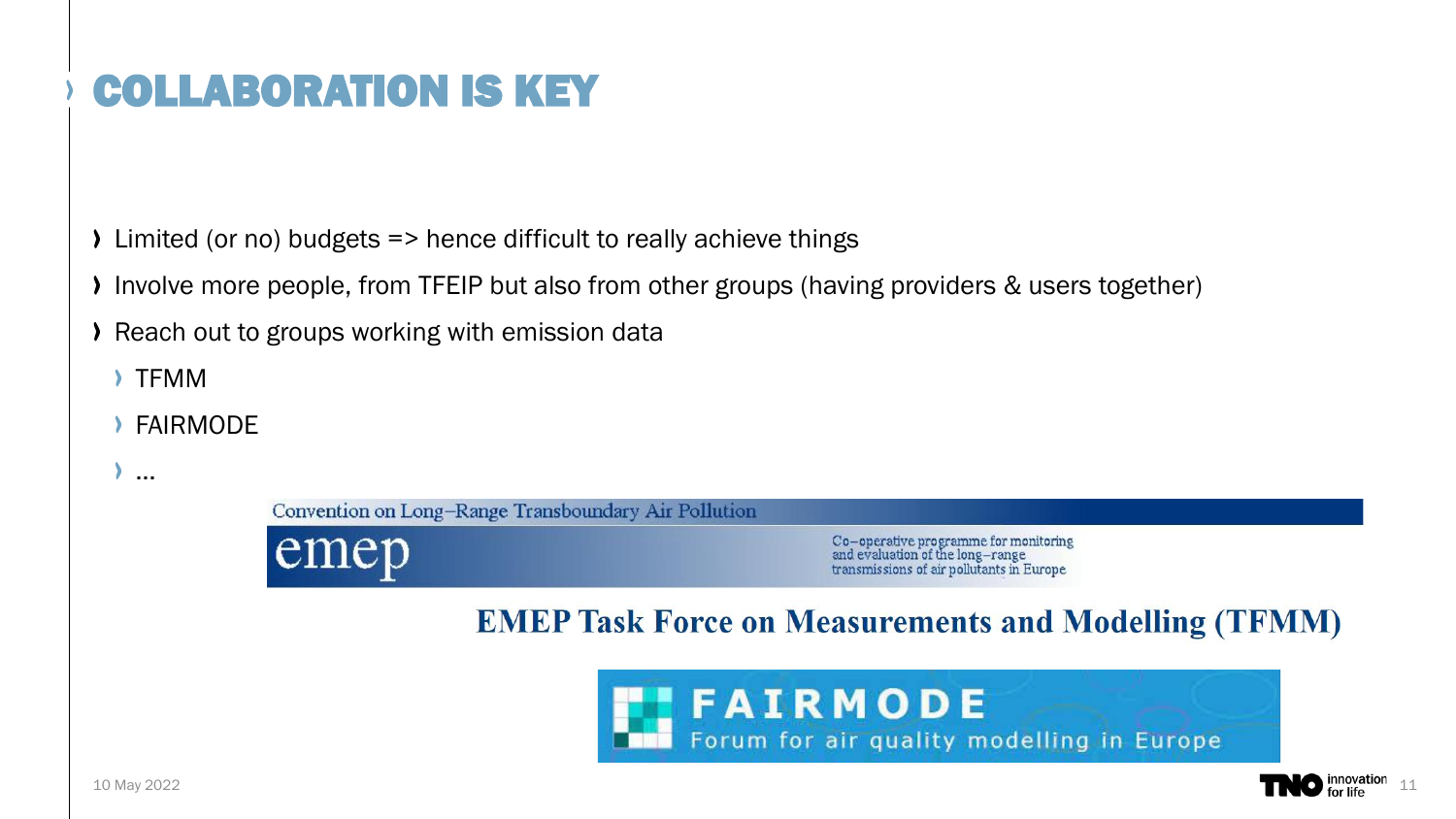

- Form a group of interested people
	- Please let me know if you are interested
- Discuss in the next months with the interested people on what to prioritise, who can do what, etc.
	- Bring together the relevant expertise
	- No (or limited) new (scientific) work but bring together knowledge and information already out there
	- No deadline, but aim to have a first version in place by next year
	- No immediate proposed changes to reporting, maybe some recommendation at a later stage

If Initiate work on the Guidebook chapter during summer, leading to a draft updated chapter by the end of the year